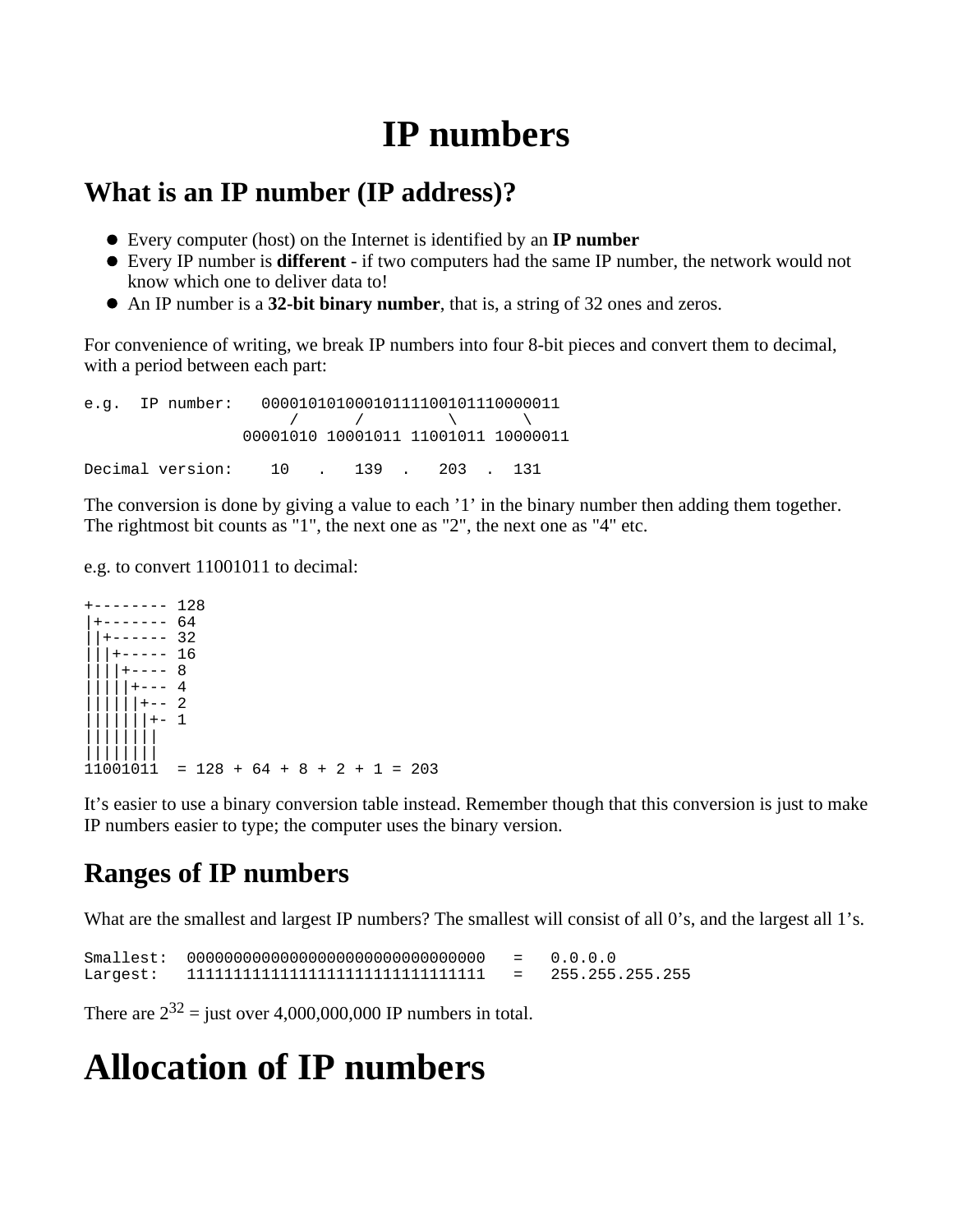- To make sure all IP numbers are unique, they are allocated in blocks
- The InterNIC assigns large blocks of IP numbers to service providers, who in turn break them down into smaller blocks for their customers
- You in turn can break them down into smaller blocks for each of your own networks

To create blocks, IP numbers are broken into two parts: the **network number (prefix)** and **host number**. To specify the position of the split, you give a slash and the number of bits in the network number part.

For example, the network "199.2.192.64**/26**" has 26 bits of network number; the remaining 6 bits are the host number.

**For IP routing to work, it is vital that all hosts on one network have the** *same* **network number (in this example, the left-hand 26 bits), and** *different* **host numbers.**

In other words, in our example network, all the IP numbers must look like this:

 Network 199.2.192.64 / 26 11000111 00000010 11000000 01xxxxxx \\_\_\_\_\_\_\_\_\_\_\_\_\_\_\_\_\_\_\_\_\_\_\_\_\_\_\_/\\_\_\_\_/ network number (26 bits) host (6)

where "xxxxxx" can be any combination of six 0's and 1's. The lowest value is given by all 0's, and the highest value all 1's.

 11000111 00000010 11000000 01**000000** = 192.2.192.64 11000111 00000010 11000000 01**000001** = 192.2.192.65 11000111 00000010 11000000 01**000010** = 192.2.192.66 **...... ......** 11000111 00000010 11000000 01**111111** = 192.2.192.127

Note that a network number like 199.2.192.64/26 is not by itself an IP number; rather, it defines a **range** of IP numbers which can be used by hosts on a single network.

In practice, the first and last values in each range are not permitted for real hosts (they are reserved). In the example above, .64 and .127 are reserved, so this network can actually use numbers 199.2.192.65 to 126, enough for 62 hosts altogether.

## **Subdividing networks**

All hosts on a single physical network (such as an ethernet segment) must have the same network number, so if you have more than one network you must subdivide the block of numbers which have been allocated to you.

You do this by increasing the length of the network number (thus reducing the length of the host number) - giving you more networks each with fewer hosts. If you've done it correctly you will end up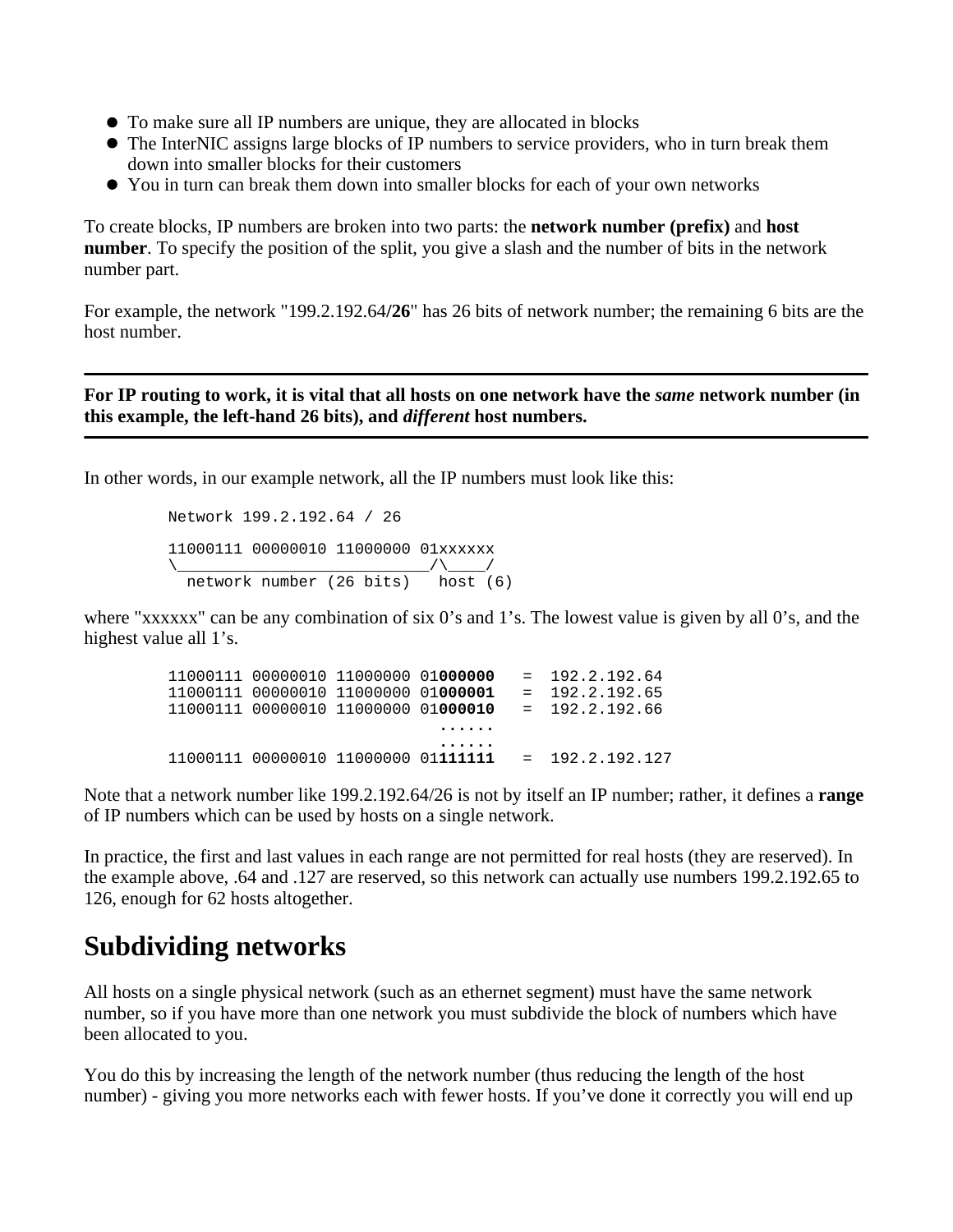with ranges of IP numbers which **do not overlap**.

One approach to "doing it right" is to increase the length of the network number *one bit at a time*. For example, you split a /24 into two /25's, a /25 into two /26's, and so on.

Here is an example of dividing the network 206.27.238.0 / 24 :

 206 . 27 . 238 11001000 00011011 11101110 xxxxxxxx 206.27.238.0/24 before ---------------------------------------------------------------- 11001000 00011011 11101110 0xxxxxxx 206.27.238.0/25 after 11001000 00011011 11101110 1xxxxxxx 206.27.238.128/25 *<u>A*</u> Look! another bit in the network number

This gives you two networks each with 128 IP numbers (126 excluding the reserved ones). If that's what you want, fine; otherwise, continue by splitting one or both of those networks further.

|  | 11001000 00011011 11101110 0xxxxxxx                                        |           | 206.27.238.0/25                        |
|--|----------------------------------------------------------------------------|-----------|----------------------------------------|
|  | 11001000 00011011 11101110 00xxxxxx<br>11001000 00011011 11101110 01xxxxxx | $\lambda$ | 206.27.238.0/26<br>206.27.238.64/26    |
|  | 11001000 00011011 11101110 1xxxxxxx                                        |           | 206.27.238.128/25                      |
|  | 11001000 00011011 11101110 10xxxxxx<br>11001000 00011011 11101110 11xxxxxx | ᄉ         | 206.27.238.128/26<br>206.27.238.192/26 |

Now, one /24 network (256 IP numbers) has been divided into four /26 networks with 64 IP numbers each. If you work them out they are 0-63, 64-127, 128-191 and 192-255, which is fine (i.e. they don't overlap). Since you must discard the first and last number in each range, the usable numbers are 1-62, 65-126, 129-190 and 193-254.

Here is an example of a **WRONG** way to subnet this network:

First network: 206.27.238.0/25 Second network: 206.27.238.64/26 Why is it wrong? 206.27.238.0/25 = 206 . 27 . 238 . 0xxxxxxx <-- range 0 to 127 206.27.238.64/26 = 206 . 27 . 238 . 01xxxxxx <-- range 64 to 127 OVERLAP!

By splitting some networks and not others, more complex allocations are possible with different lengths of network number. You are unlikely to come across a more complex example than this one:

|  |                                     | 11001000 00011011 11101110 xxxxxxxx | (original network) |                |
|--|-------------------------------------|-------------------------------------|--------------------|----------------|
|  | 11001000 00011011 11101110 000000xx |                                     | 206.27.238.0/30    | $.0$ to $.3$   |
|  | 11001000 00011011 11101110 000001xx |                                     | 206.27.238.4/30    | $.4$ to $.7$   |
|  | 11001000 00011011 11101110 000010xx |                                     | 206.27.238.8/30    | $.8$ to $.11$  |
|  | 11001000 00011011 11101110 000011xx |                                     | 206.27.238.12/30   | $.12$ to $.14$ |
|  | 11001000 00011011 11101110 0001xxxx |                                     | 206.27.238.16/28   | $.16$ to $.31$ |
|  | 11001000 00011011 11101110 001xxxxx |                                     | 206.27.238.32/27   | $.32$ to $.63$ |